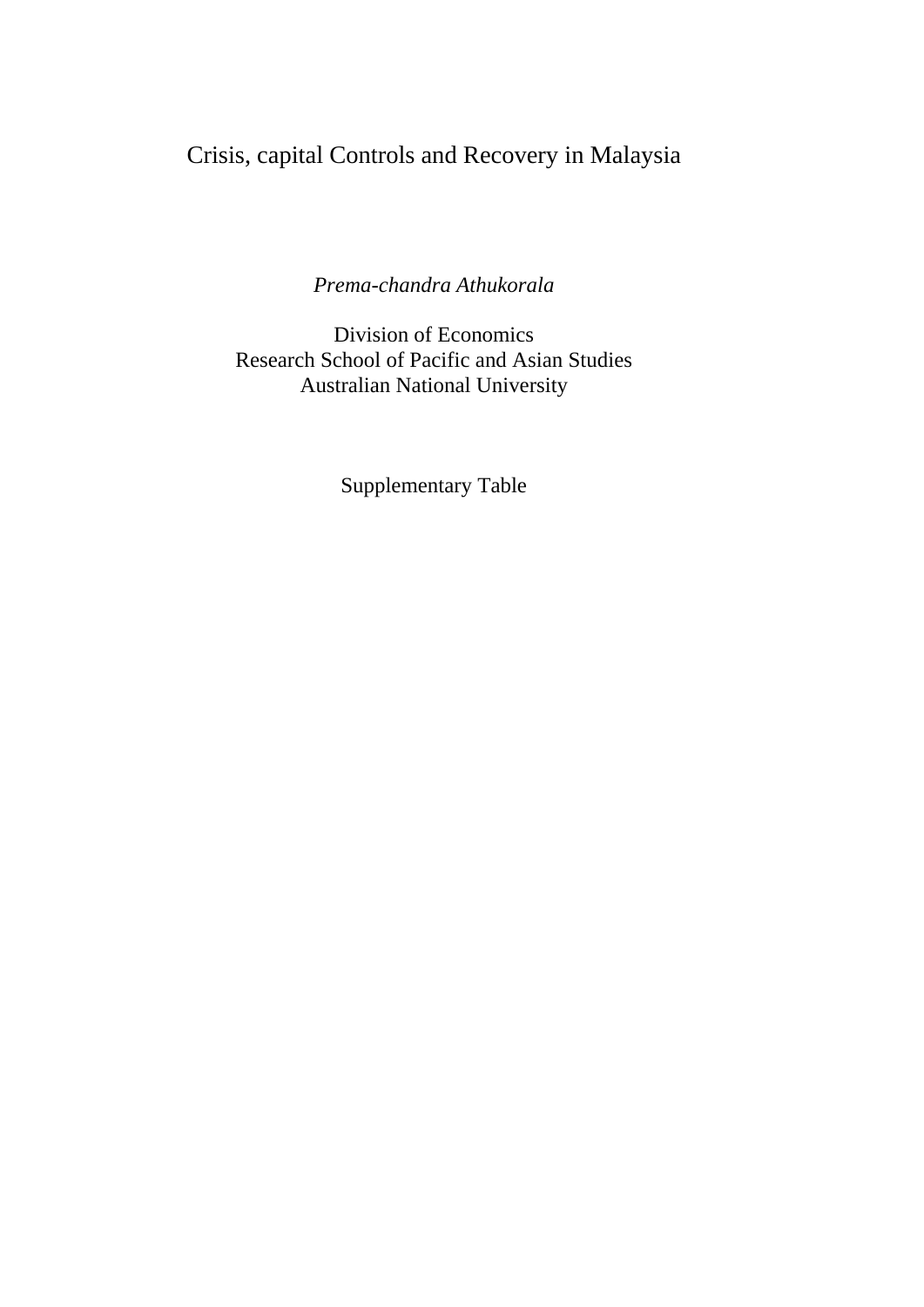Appendix 1 Malaysia: A Chronology of Crisis Management, 1997-2005

| 1977         |                                                                                                                                                                                                                                                                             |
|--------------|-----------------------------------------------------------------------------------------------------------------------------------------------------------------------------------------------------------------------------------------------------------------------------|
| May 14-15    | Bank of Thailand intervened to defend baht from attack by<br>speculators.                                                                                                                                                                                                   |
| July 2       | Bank of Thailand abandoned the long-standing peg of the bath to the<br>US\$. The new market determined rate (US\$/Baht $=$ 30) reflected<br>about 18% depreciation against the US\$.                                                                                        |
| July 8       | Bank Negara Malaysia (BNM) (the Malaysian Central Bank)<br>intervened aggressively to defend the ringgit, boosting the currency<br>to high of 2.5100 after a low of 2.5240.                                                                                                 |
| July 14      | BNM gives up the defense of the ringgit after unsuccessfully<br>defending it by jacking up interest rates to 50% and spending an<br>estimated US\$ 3 billion. The Malaysian ringgit plunged to a 33-moth<br>low.                                                            |
| July 24      | Ringgit hit 38-month low of 2.653 to USD, and Prime Minister Dr.<br>Mahathir launches bitter attack on 'rogue speculators'.                                                                                                                                                 |
| August 4     | Bank Negara Malaysia instructed commercial banks to observe a<br>US\$2 million limit on non-commercial ringgit offer-side transactions<br>with each foreign customers.                                                                                                      |
| August 28    | KLSE banned short selling of 1000 blue-chip stocks.                                                                                                                                                                                                                         |
| September 3  | A plan was announced to use funds from the Employees Provident<br>Fund (EPF) to pop up share prices buying stocks from Malaysian<br>shareholders, but not from foreigners, at a premium above the<br>prevailing prices.                                                     |
| September 5  | Ban on short selling of KLSE linked stocks was lifted.                                                                                                                                                                                                                      |
| September 15 | BNM increased the three-month intervention rate from 6% to 7.55%                                                                                                                                                                                                            |
| October 17   | Finance Minister Anwar Ibrahim unveiled the 1998 Budget cutting<br>infrastructure spending, increase in import duties and breaks for<br>expenditures aimed at narrowing the current account deficit.<br>Corporate tax rate was cut from 20% to 28% to stimulate investment. |
| December 5   | Finance Minister Anwar Ibrahim announced an austerity package. It<br>announced a reduction of the growth forecast for 1998 from 4-5% to<br>7% and that for 1997 1997 to 7.5-7.7% from 8.0%.                                                                                 |
| December 27  | BNM increased its three-month intervention rate from 7.55% to 8.7%.                                                                                                                                                                                                         |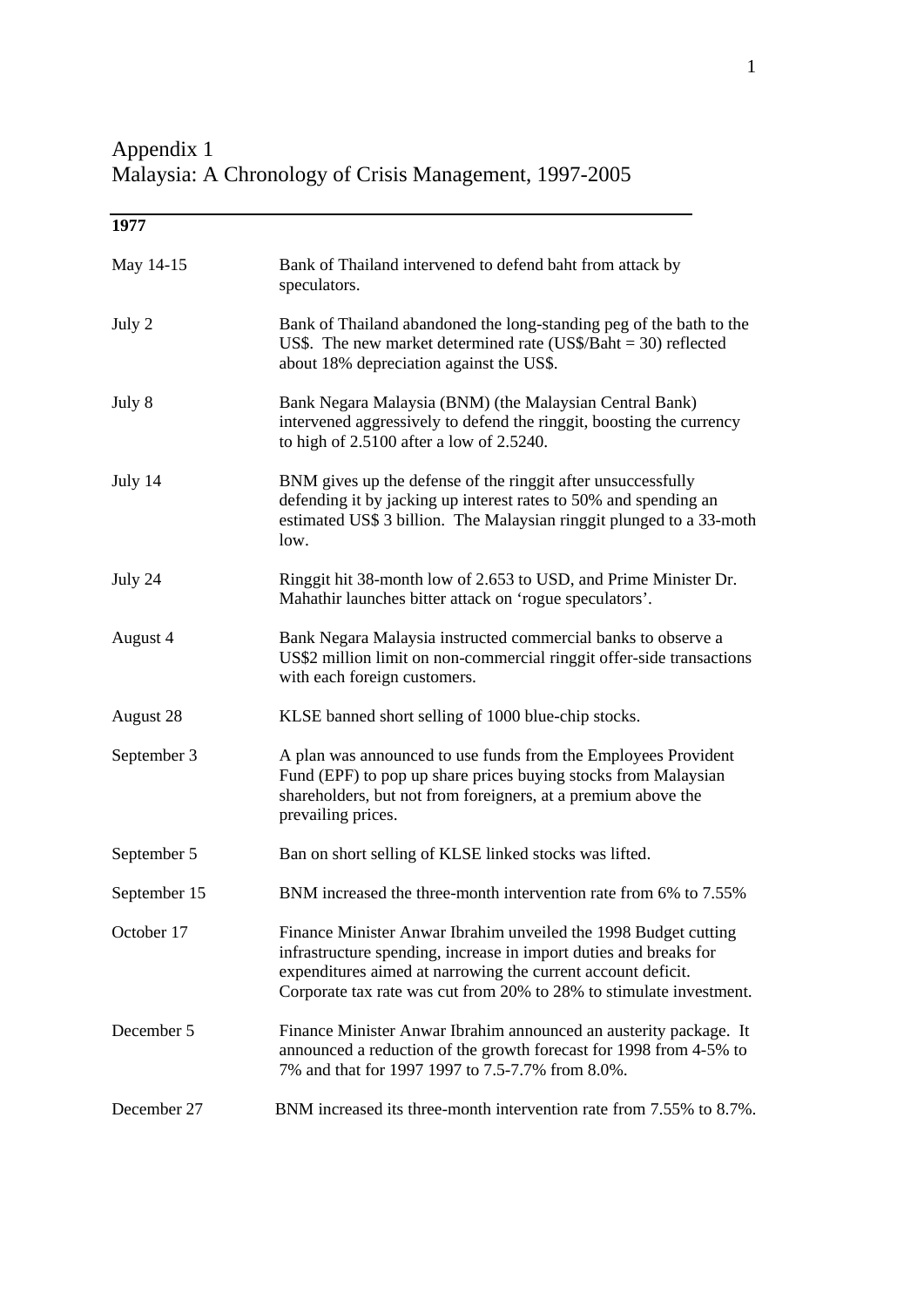## **1998**

| January 1   | BNM reduced the period in arrears (default period) for classifying a<br>loan as non-performing by banking institutions for six months to tree<br>months, with a view to strengthening prudential supervision.                                                                                                                                             |
|-------------|-----------------------------------------------------------------------------------------------------------------------------------------------------------------------------------------------------------------------------------------------------------------------------------------------------------------------------------------------------------|
| January 2   | BNM instructed Malaysia's 39 finance companies to begin merger<br>talks.                                                                                                                                                                                                                                                                                  |
| January 7   | The National Economic Action Council (NEAC) was<br>established as a consultative body to the Cabinet to deal<br>with the economic crisis. Daim Zainuddin who was finance<br>minister during the economic crisis of the late 1980s (and a<br>close confidant of Dr. Mahathir) was appointed as the<br>executive director of NEAC.                          |
|             | Finance Minister confirmed that BNM had moved to stem the slide in<br>Ringgit.                                                                                                                                                                                                                                                                            |
| January 9   | Government claimed sufficient foreign reserves and ruled out an IMF<br>rescue.                                                                                                                                                                                                                                                                            |
| February 6  | BNM increase its three-month intervention rate from 10% to 11%.                                                                                                                                                                                                                                                                                           |
| February 9  | Bank Negara Malaysia lowered statutory reserve requirement (SRR)<br>from 13.5% (a rate which had prevailed from 1 January 1996) to<br>10% to help check extraordinary rise in bank lending rates.                                                                                                                                                         |
| February 16 | The statutory reserve requirement (SRR) for commercial banks,<br>finance companies and merchant banks was reduced from 13.5% to<br>10% of their eligible liabilities.                                                                                                                                                                                     |
| March 24    | Bank Negara Malaysia introduced new measures for banks to shore<br>up capital-adequacy position at the first sign of trouble. BNM also<br>announced that three financial institutions - Bank Bumiputera, Abrar<br>Finance and Cempaka Finance – might need to be recapitalized by a<br>total of 782 million ringgit (\$2.08 million).                     |
| June 1      | Pengurusan Danaharta Nasional Berhad (the National Asset<br>Management Company) was set up to acquire and manage NPLs of<br>the banking institutions.                                                                                                                                                                                                     |
| July 1      | SRR was reduced from 10% to 8%.                                                                                                                                                                                                                                                                                                                           |
| July 23     | NEAC launched the National Recovery Plan. Its recommendations,<br>in particular an exchange rate system that reduces volatility, a shift<br>away from high interest policy and easing of fiscal and monetary<br>policy, did indicate significant departure from the conventional IMF<br>lines, but there was no hint about imposition of capital control. |
| July 31     | A new framework for liquidity management in banking institutions<br>was introduced.                                                                                                                                                                                                                                                                       |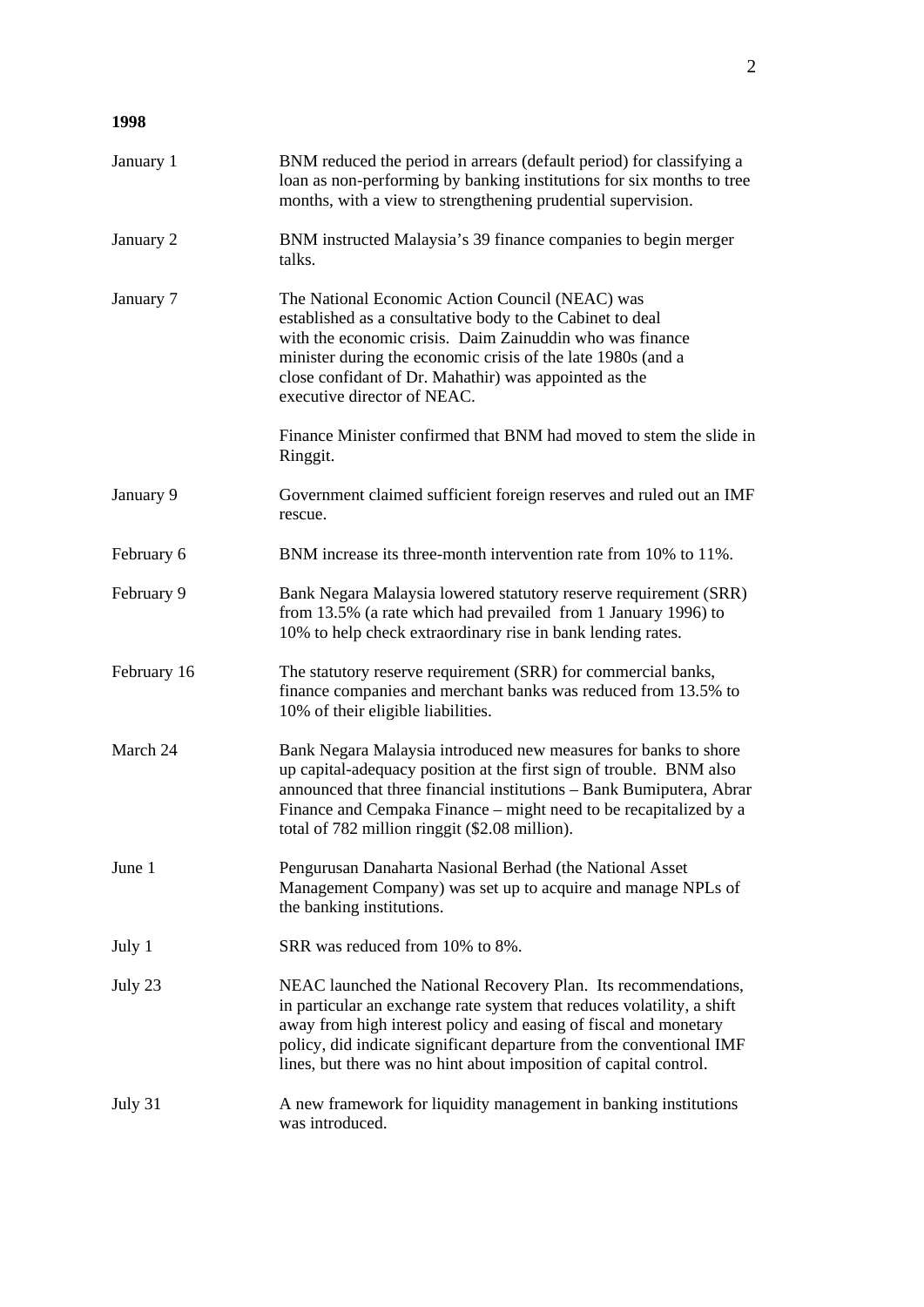| August 1    | Danamodal Nasional Berhad (Banking Recapitalisation Agency) was<br>set up to recapitalise banking institutions.<br>Corporate Debt Restructuring Committee, a joint public and private<br>sector steering committee, was set up to facilitate and expedite<br>corporate debt restructuring.                                                                                                                                                      |
|-------------|-------------------------------------------------------------------------------------------------------------------------------------------------------------------------------------------------------------------------------------------------------------------------------------------------------------------------------------------------------------------------------------------------------------------------------------------------|
| August 3    | BNM's market intervention rate was reduced from 11% to 10.5.                                                                                                                                                                                                                                                                                                                                                                                    |
| August 10   | BNM's market intervention rate was reduced from 10.5% to 10%.                                                                                                                                                                                                                                                                                                                                                                                   |
| August 17   | BNM reduced its three-month intervention rate from 11% to 9.5%.                                                                                                                                                                                                                                                                                                                                                                                 |
| August 25   | Tun Diam Zainuddin was appointed Minister of Special Functions to<br>oversee the Malaysian economy. The media interpreted this as a<br>calculated move to reduce Anwar's role in crisis management.                                                                                                                                                                                                                                             |
| August 17   | BNM reduced market intervention rate was reduced from 10% to<br>9.5% and ruled out any possibility of introducing capital controls.                                                                                                                                                                                                                                                                                                             |
| August 31   | Overseas trading of Malaysian securities was banned.<br>KLSE announced that trading on Singapore's over-the-counter<br>Central Limit Order Book (CLOB) market were no longer recognized.                                                                                                                                                                                                                                                        |
| September 1 | A wide range of foreign exchange and capital controls were<br>introduced, substantially insulating Malaysia's financial markets<br>from external influences and effectively closing down the offshore<br>ringgit market (See Appendix 2).<br>The SRR was reduced from 8% to 6%.<br>The base lending rate (BLR) framework was revised to ensure a more<br>rapid transmission of changes in monetary policy on lending rates<br>charged by banks. |
| September 2 | The exchange rate for the ringgit was fixed at 3.80 per US dollar, a<br>rate which was stringer than the average rate of 4.18 for the previous<br>two months, but significantly below its pre-crisis level of about 2.49).<br>Prime Minister Mahathir sacked his deputy and the Finance Minister<br>Anwar Ibrahim on grounds of immorality.                                                                                                     |
| September 3 | Liquidity-asset ratio requirement for commercial banks was reduced<br>from 17% to 15% with immediate effect.<br>BNM's market intervention rate was reduced from 9.5 % to 8%.                                                                                                                                                                                                                                                                    |
| September 4 | Dr. Mahathir became the Acting Minister of Finance.                                                                                                                                                                                                                                                                                                                                                                                             |
| September 7 | BNM relaxed ceilings on bank lending to the property sector.                                                                                                                                                                                                                                                                                                                                                                                    |
|             | Dr. Mahathir became First Finance Minister and Mustapa Mohamed<br>(former Minister of Entrepreneur Development) was appointed<br>Second Finance Minister.                                                                                                                                                                                                                                                                                       |
| September 9 | BMN instructed the banks to aim at achieving a minimum annual<br>loan growth of 8% by the end of the year.                                                                                                                                                                                                                                                                                                                                      |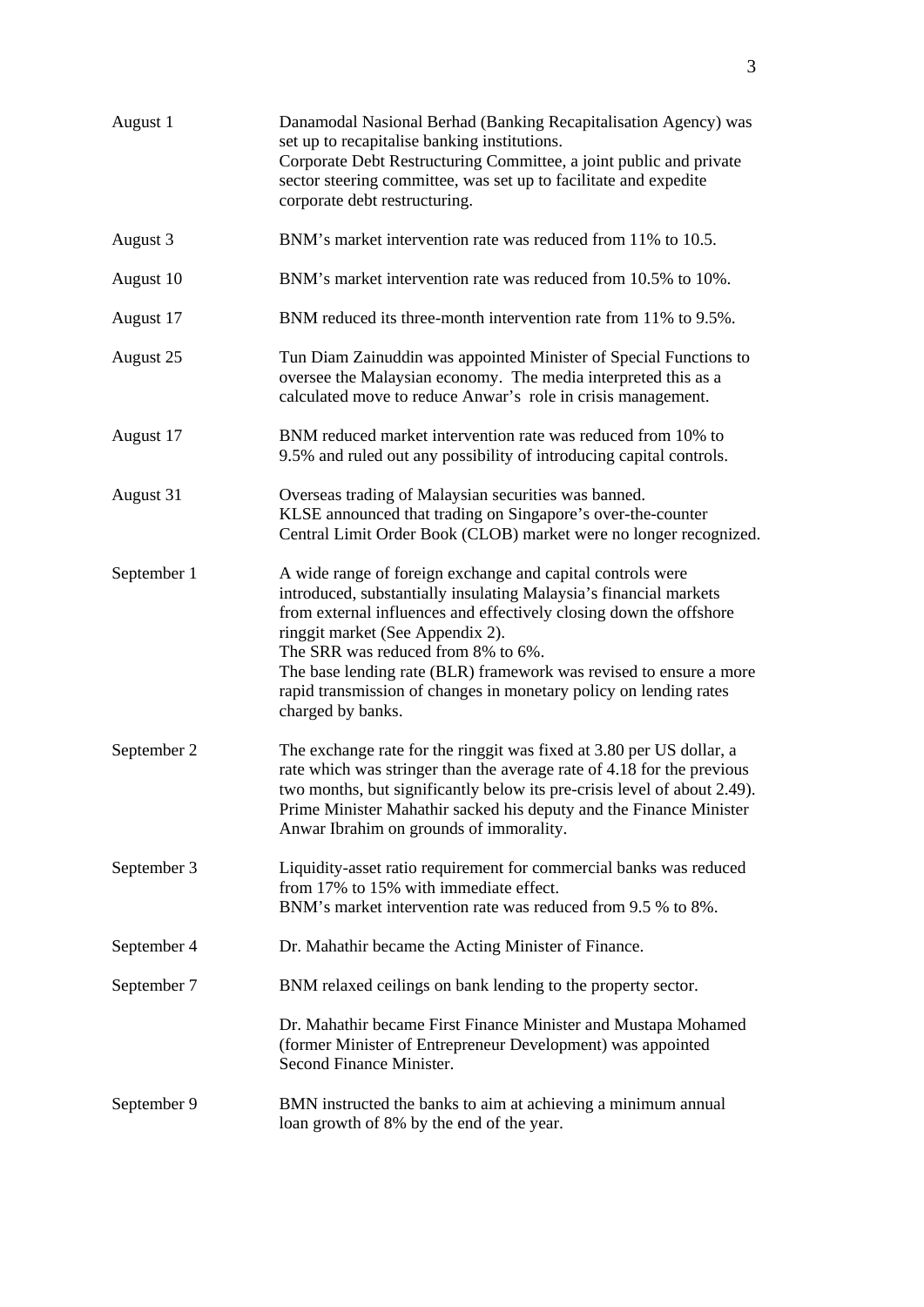|                    | SRR was reduced from 6% to 5%.                                                                                                                                                                                                                                                                                                                               |
|--------------------|--------------------------------------------------------------------------------------------------------------------------------------------------------------------------------------------------------------------------------------------------------------------------------------------------------------------------------------------------------------|
| September 10       | Salomon Smith Barney was appointed finance advisor to the<br>Government and Danamodal Nasional Berhad.                                                                                                                                                                                                                                                       |
| September 16       | SRR was reduced from 5% to 4%.<br>Liquidity asset requirement of commercial banks was reduced from<br>17% to 15%.                                                                                                                                                                                                                                            |
| September 23       | Ceiling on loans for the purchase of shares and unit trust funds was<br>raised from 15% to 20% of total outstanding loans for commercial<br>banks and fiancé companies while leaving the ceiling on merchant<br>banks at 30%.<br>Default period for classifying a loan as non-performing by banking<br>institutions was increased from 3 months to 6 months. |
| October 5          | BNM's market intervention rate was reduced from 8% to 7.5%.<br>Limits on bank lending to housing and real estate were relaxed.                                                                                                                                                                                                                               |
| October 23         | The 1999 Budget proposed a significant fiscal stimulant package<br>involving an increase in the budget deficit from                                                                                                                                                                                                                                          |
| November 9         | BNM's market intervention rate was reduced from 7.5% to 7%.                                                                                                                                                                                                                                                                                                  |
| November 20        | The minimum monthly repayment on outstanding credit card<br>balances was reduced from 15% to 5%.<br>Banking institutions were instructed to establish Loan Rehabilitation<br>Units to manage problem loans.                                                                                                                                                  |
| November 21        | Hire-purchase guidelines were abolished, allowing banking<br>institutions to determine their own hire-purchase loans                                                                                                                                                                                                                                         |
| December 5<br>1999 | The maximum annual lending rate under the Fund for Small and<br>Medium Industries and the Scheme for Low and Medium Cost<br>Houses were reduced from 10% to 8.5%.                                                                                                                                                                                            |
| January 4          | Banking institutions were instructed to achieve a minimum loan<br>growth of 8% by the end of 1999.                                                                                                                                                                                                                                                           |
| January 10         | BNM took control of MBf Finance Berhad, the biggest finance<br>company (with assets amounting to about US\$5 billion, one-forth of<br>total assets of all finance companies) on grounds of weak<br>management.                                                                                                                                               |
| February 4         | The 12-month holding rule on repatriation of foreign portfolio capital                                                                                                                                                                                                                                                                                       |
| February 18        | was replaced with a three-tier exit levy on the principal and profit.<br>Repatriation of funds relating to investment in immovable property<br>was exempted from the exit levy.                                                                                                                                                                              |
| May 26             | BNM raised US\$ 1 billion through a global bond issue. The issue<br>was oversubscribed by 300%.                                                                                                                                                                                                                                                              |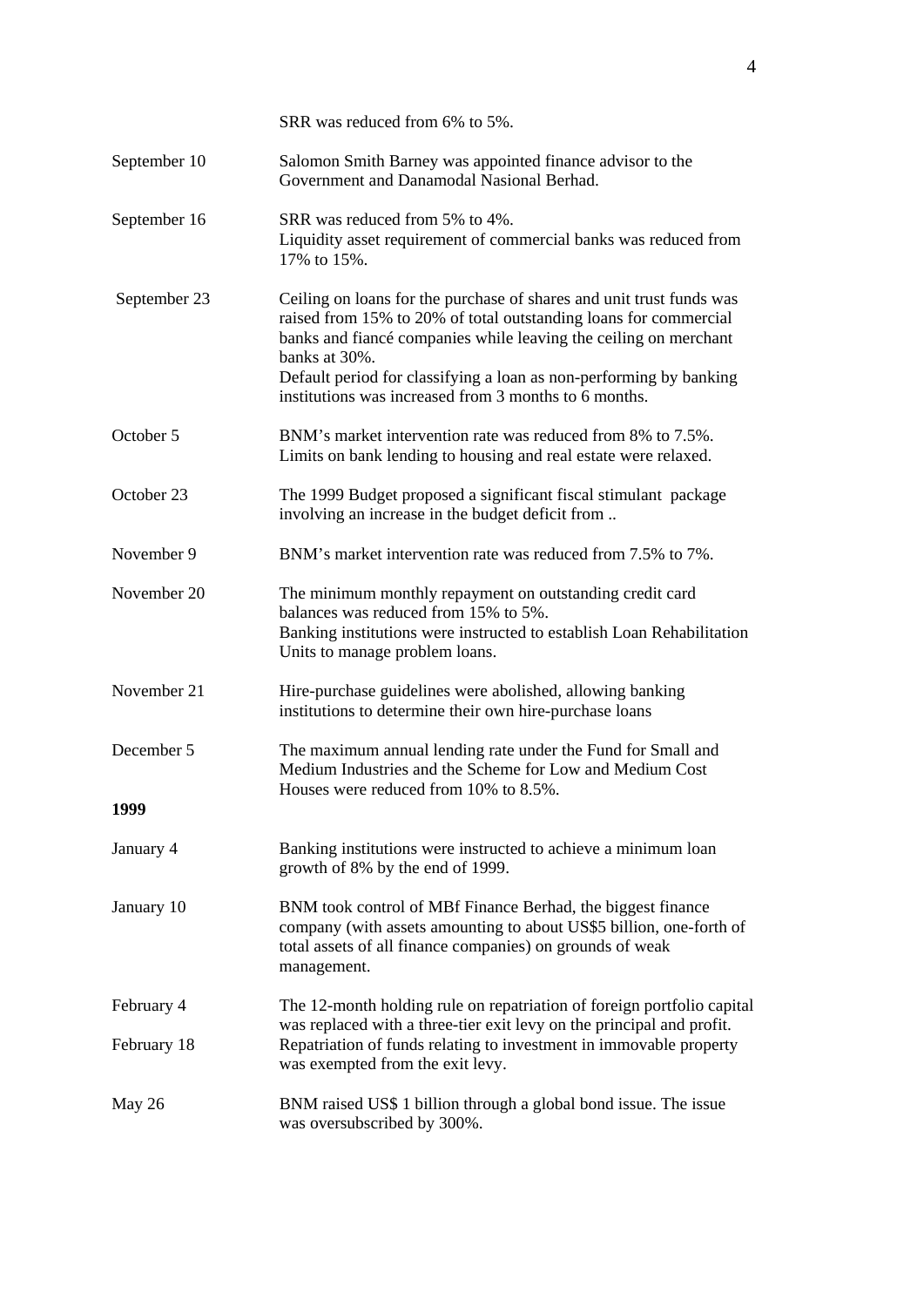| July 29      | BNM unveiled a plan to combine the country's 58 financial<br>institutions (22 commercial banks, 11 merchant banks and 25 finance<br>companies) into six large banking groups.                                                            |
|--------------|------------------------------------------------------------------------------------------------------------------------------------------------------------------------------------------------------------------------------------------|
| August 7     | Residents were allowed to grant overdraft facilities in ringgit not<br>exceeding RM200 million for intra-day and not exceeding RM500<br>for overnight to foreign stock-broking companies subject to certain<br>conditions.               |
| August 9     | BNM's intervention rate was reduced from 7% to 5%.                                                                                                                                                                                       |
| September 21 | The three-tier levy on repatriation of portfolio capital was replaced<br>with a flat 10% levy on profit repatriated.                                                                                                                     |
| October 21   | Commercial banks were allowed to enter into short-term currency<br>swap arrangements with non-resident stockbrokers for a maturity<br>period not exceeding five working days with no rollover option,                                    |
| 2000         |                                                                                                                                                                                                                                          |
| March 14     | Funds arsing from sales of securities purchased by non-residents on<br>the CLOB market were permitted to be repatriated without paying<br>exit levy.                                                                                     |
| September 30 | Licensed offshore banks in the Labuan Offshore Financial Centre<br>were allowed to invest in ringgit assets from their own account only<br>and not on behalf of clients. The investment could not be financed<br>by ringgit borrowing.   |
| October 27   | Profit earned from foreign portfolio investment in Malaysia for a<br>period of more than one year was exempted from the 10 per cent<br>repatriation duty.                                                                                |
| December 15  | The 10 percent levy on levy on profits earned from foreign portfolio<br>investment repatriated within one year was abolished.                                                                                                            |
| December 20  | Licensed commercial banks were allowed to extend intra-day<br>overdraft facilities not exceeding RM 200 million and overnight<br>facilities not exceeding RM10 million to foreign stockholding<br>companies and foreign custodiam banks. |
| 2001         |                                                                                                                                                                                                                                          |
| January 6    | All controls on the trading of futures and options on the Malaysian<br>stock exchange were abolished.                                                                                                                                    |
| November 21  | Licensed banks were allowed to extend credit facilities to non-<br>residents up to an aggregate of RM5 million to finance projects<br>undertaken in Malaysia.                                                                            |

**2002**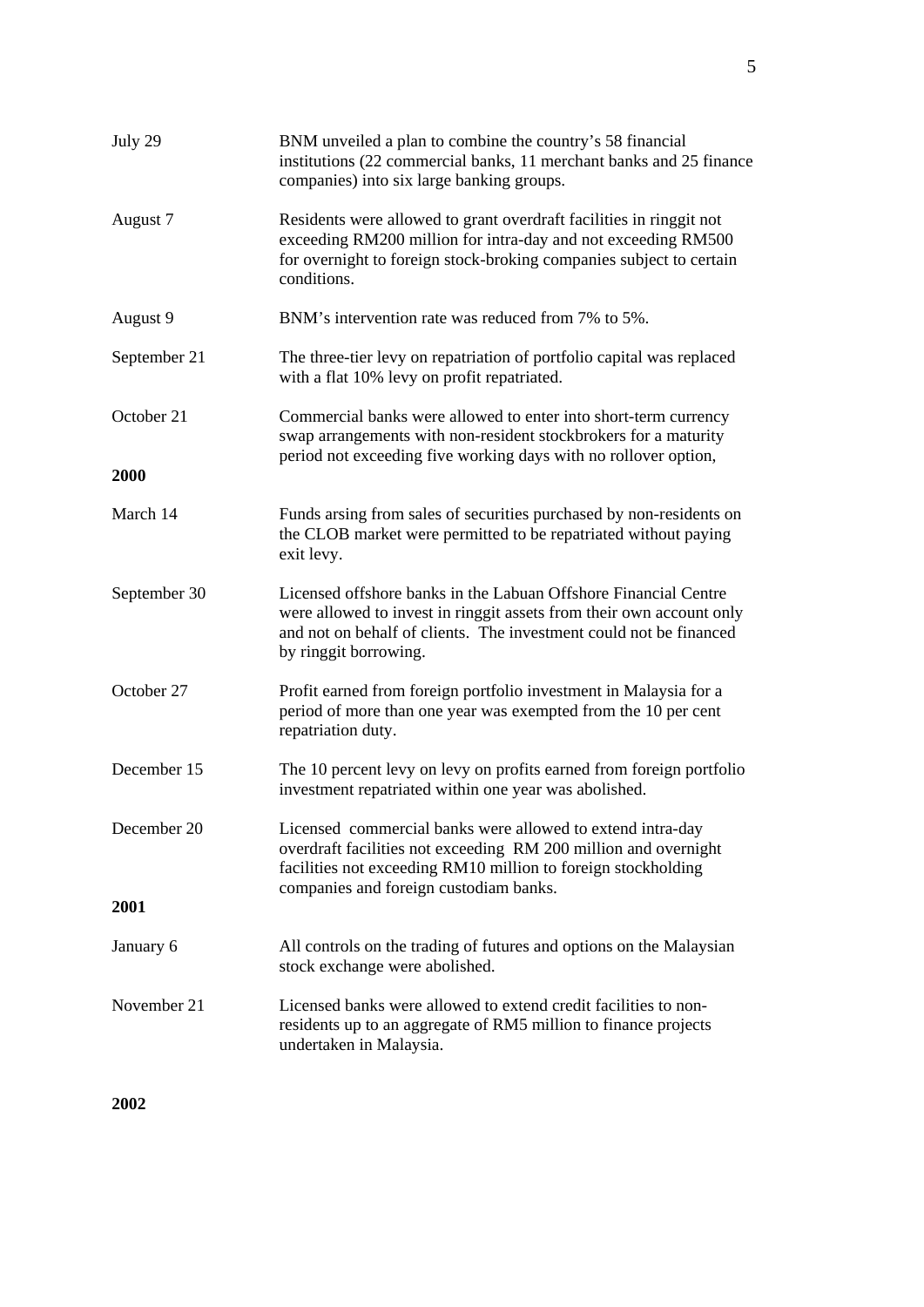| March 12  | RM 10,000 ceiling on foreign currency loans to residents for<br>investment overseas was removed. The requirement for using only<br>ringgit for settlement of transaction on ringgit-denominated assets<br>between residents and non-residents and between non-residents was<br>abolished.                                                                                                                                                                                                                                                                              |
|-----------|------------------------------------------------------------------------------------------------------------------------------------------------------------------------------------------------------------------------------------------------------------------------------------------------------------------------------------------------------------------------------------------------------------------------------------------------------------------------------------------------------------------------------------------------------------------------|
| August 3  | Banks were permitted to extend ringgit overdraft facilities not<br>exceeding RM 500,000 in aggregate to non-residents provided the<br>credit facilities are fully covered at all time by fixed deposits placed<br>by the non-resident customer with the lending bank.                                                                                                                                                                                                                                                                                                  |
| 2003      |                                                                                                                                                                                                                                                                                                                                                                                                                                                                                                                                                                        |
| January 4 | The maximum amount of repatriation of profits, dividends, rental<br>income and interests on all bona fide investment without prior<br>approval was increased from RM 10,000 to RM 50,000, or its<br>equivalent in foreign currency.<br>Residents who have foreign currency funds were permitted to invest<br>freely in any foreign currency products offered by onshore licensed<br>banks.<br>Te ceiling on bank loans to non-residents (excluding stockbroking<br>companies, custodian banks and correspondent banks) was raised<br>from RM 200,000 to RM 10,000,000. |
| 2005      |                                                                                                                                                                                                                                                                                                                                                                                                                                                                                                                                                                        |
| July 21   | BNM announced abolition of the ringgit peg to the US\$ in favour of<br>a managed floating system.                                                                                                                                                                                                                                                                                                                                                                                                                                                                      |

Source: Compiled from Bank Negara Malaysia, Annual Report (various years), and press releases and exchange notices (www.bnm.gov.my), and IMF, *Annual Report on Exchange Arrangements and Exchange Restrictions* (various years)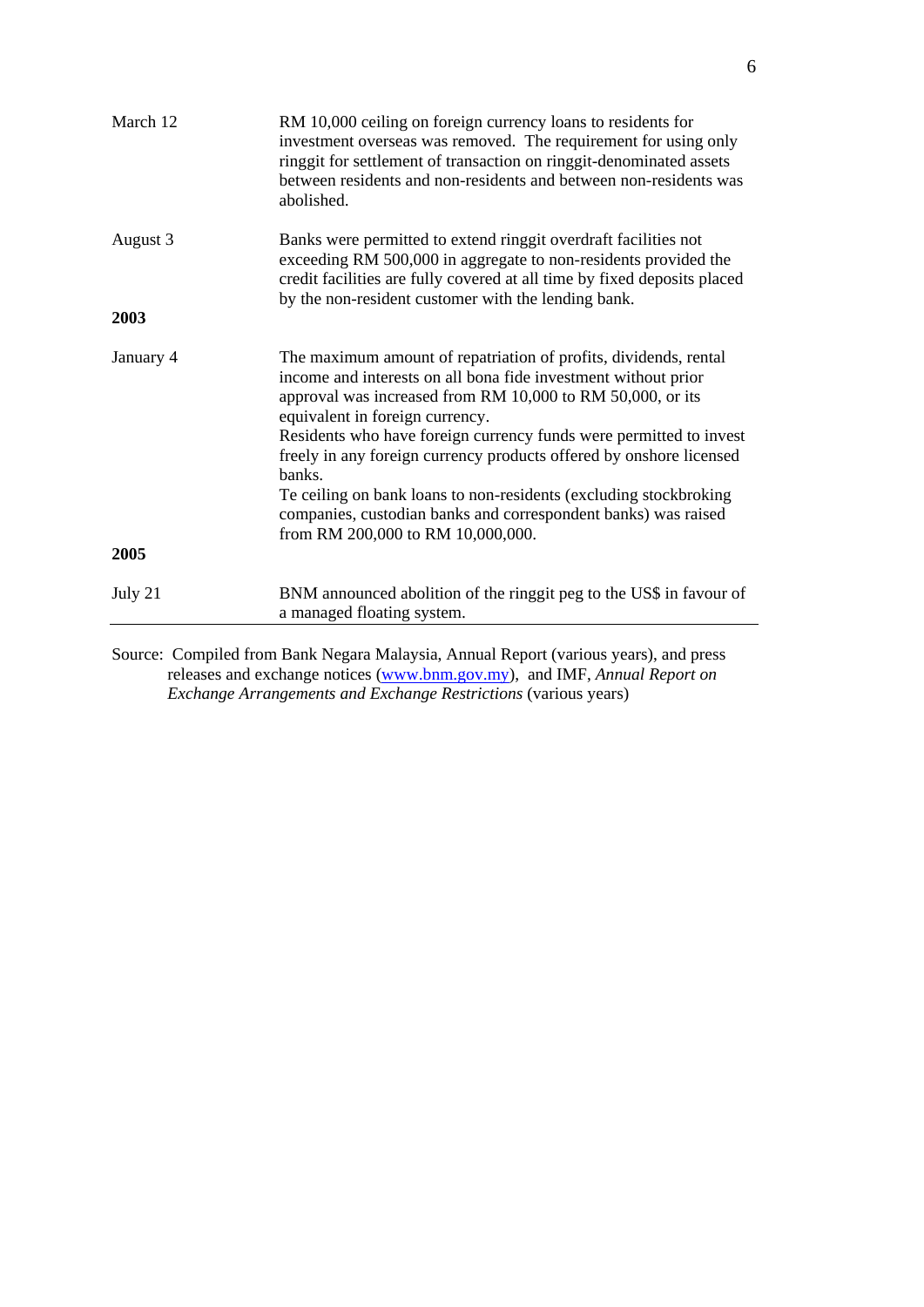**Appendix 2:** 

**Malaysia: Exchange Control Measures Prior to and After 1 September1998** 

| Transaction                                 | ivialaysia. Exchange Control ivicasules I flor to and After T beptember 1996<br>Prior to 1 September 1998                                                                                                                                                                                                                | New                                                                                                                                                                                                                                                                              |
|---------------------------------------------|--------------------------------------------------------------------------------------------------------------------------------------------------------------------------------------------------------------------------------------------------------------------------------------------------------------------------|----------------------------------------------------------------------------------------------------------------------------------------------------------------------------------------------------------------------------------------------------------------------------------|
| (1) Transfers based on external<br>accounts | Transfer between external account holders freely allowed                                                                                                                                                                                                                                                                 | Transfer of any amount between external accounts requires<br>prior approval.                                                                                                                                                                                                     |
|                                             |                                                                                                                                                                                                                                                                                                                          | Source of funding external accounts are limited to:<br>(a) proceeds from sale of ringgit instruments, securities<br>registered in Malaysia or other assets in Malaysia;<br>(b) salaries, wages, commissions, interests or dividends<br>and<br>(c) (c) sales of foreign currency. |
|                                             |                                                                                                                                                                                                                                                                                                                          | Use of funds in accounts is limited to purchase of ringgit<br>assets in Malaysia.                                                                                                                                                                                                |
| (2) General payments                        | Residents were freely allowed to make payments to non-<br>residents for any purpose. Amounts of RM100,000 and<br>above were permitted provided the resident does not have<br>any domestic borrowing (if the payment is for investment<br>abroad), or the payment is made in foreign currency (for<br>non-trade purposes) | Residents are freely allowed to make payments to non-<br>residents for any purpose up to RM 10,000 in ringgit or<br>foreign currency, except for imports of goods and services.<br>Amounts exceeding RM10,000 require approval and are<br>allowed in foreign currency only       |
| (3) Export of goods                         | Payments to be received in foreign currency or ringgit from<br>an external account                                                                                                                                                                                                                                       | Payments are to be received from an external account in<br>foreign currency only.                                                                                                                                                                                                |
| Credit facilities to nonresidents<br>(4)    | Non-resident correspondent banks and stock-brokering<br>companies were permitted to obtain credit facilities up to<br>RM 5 million from domestic banks to fund mismatch of<br>receipts and payments in their external accounts.                                                                                          | Domestic credit facilities to non-resident corresponding<br>banks and non-resident stock-brokering companies are no<br>longer allowed.                                                                                                                                           |
| (5) Investment abroad                       | Corporate residents with domestic borrowing were allowed<br>to invest abroad up to the equivalent of RM 10 million per<br>calendar year on a corporate group basis.                                                                                                                                                      | Residents with no domestic borrowing are allowed to make<br>payment to non-residents for investment abroad up to an<br>amount of RM10000 or its equivalent in foreign currency<br>per transaction.                                                                               |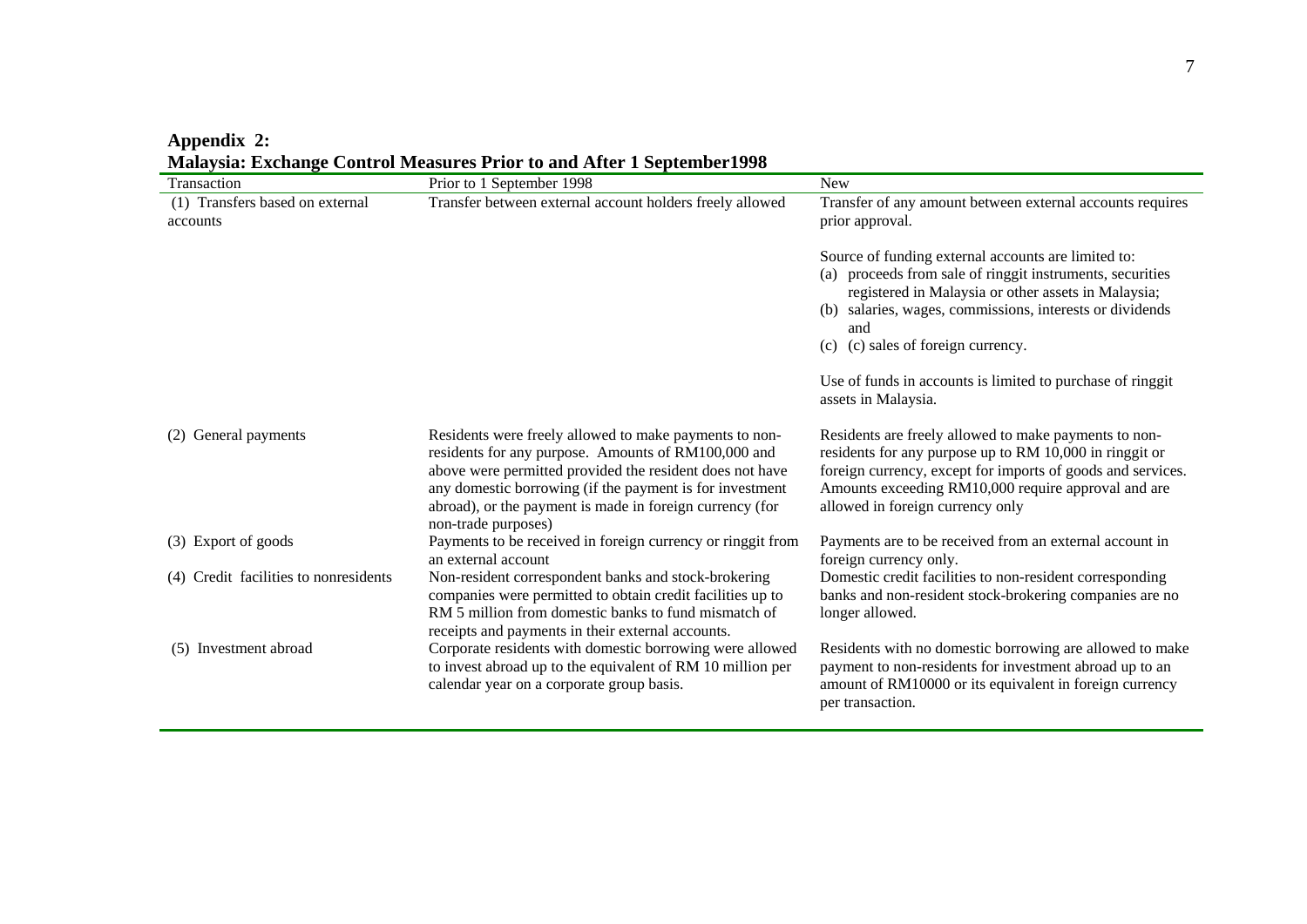| Table A-2 continued |
|---------------------|
|---------------------|

| <b>LAVIC A-2 CONTINUED</b>          |                                                                                                                              |                                                                                             |
|-------------------------------------|------------------------------------------------------------------------------------------------------------------------------|---------------------------------------------------------------------------------------------|
| Transaction                         | Prior to 1 September 1998                                                                                                    | <b>New</b>                                                                                  |
| (6) Credit facilities from non-     | Residents were allowed to obtain ringgit credit                                                                              | All residents require prior approval to make payments to                                    |
| residents                           | facilities of below RM100,000 in the aggregate from non-                                                                     | non-residents for investing abroad an amount exceeding                                      |
|                                     | resident individuals.                                                                                                        | RM 100 equivalent in foreign currency. Residents are not                                    |
|                                     |                                                                                                                              | allowed to obtain ringgit credit facilities from any non-<br>resident individual.           |
| Trading in securities<br>(7)        | There were no restrictions on secondary trading of                                                                           | Ringgit securities held by non-residents must be transacted                                 |
|                                     | securities registered in Malaysia between residents and                                                                      | through an authorized depositor.                                                            |
|                                     | non-residents and among non-residents.                                                                                       | All payments by non-residents for any security registered                                   |
|                                     | For transfer of securities registered outside Malaysia from<br>a non-resident to a resident, the resident was subject to the | in Malaysia must be made in from an external account (in<br>foreign currency or in ringgit) |
|                                     | rules on investment abroad.                                                                                                  | All proceeds in ringgit received by a non-resident from the                                 |
|                                     |                                                                                                                              | sale of any Malaysian security must be retained in an                                       |
|                                     |                                                                                                                              | external account at least for one year before converting to                                 |
|                                     |                                                                                                                              | foreign currency.                                                                           |
|                                     |                                                                                                                              | All payments to residents for any security registered                                       |
|                                     |                                                                                                                              | outside Malaysia from non-residents must be made in                                         |
|                                     |                                                                                                                              | foreign currency.                                                                           |
| (8) Import and export of currency   | A resident or non-resident traveler was free to import or                                                                    | A resident traveler is permitted to bring ringgit notes up to                               |
| notes, bills of exchange, insurance | export any amount of ringgit notes or foreign currency                                                                       | RM1,000 only and any amount of foreign currencies.                                          |
| policies etc.                       | notes in person.                                                                                                             | A resident traveler is permitted to export ringgit notes only                               |
|                                     | Export of foreign currencies required approval.                                                                              | up to RM1,000 and foreign currencies up to the equivalent                                   |
|                                     | Authorized currency dealers were allowed to import any                                                                       | of RM 10,000.                                                                               |
|                                     | amount of ringgit notes, subject to reporting to Bank                                                                        | A non-resident traveler is permitted to import ringgit notes                                |
|                                     | Negara Malaysia on a monthly basis.                                                                                          | up to RM1,000 only and any amount of foreign currencies.                                    |
|                                     |                                                                                                                              | A non-resident traveler is permitted to export Ringgit                                      |
|                                     |                                                                                                                              | notes up to RM1,000 only and foreign currencies up to the                                   |
|                                     |                                                                                                                              | amount brought into the country.                                                            |
| (9) Transaction in the Labuan       | Licensed offshore banks were allowed to trade in ringgit                                                                     | Licensed offshore banks are no loner allowed to trade in                                    |
| <b>Offshore Financial Centre.</b>   | instruments up to permitted limits.                                                                                          | ringgit instrument.                                                                         |

Source: Compiled from Bank Negara Malaysia, *Quarterly Bulletin*, Second Quarter 1998, Kuala Lumpur and IMF (1997).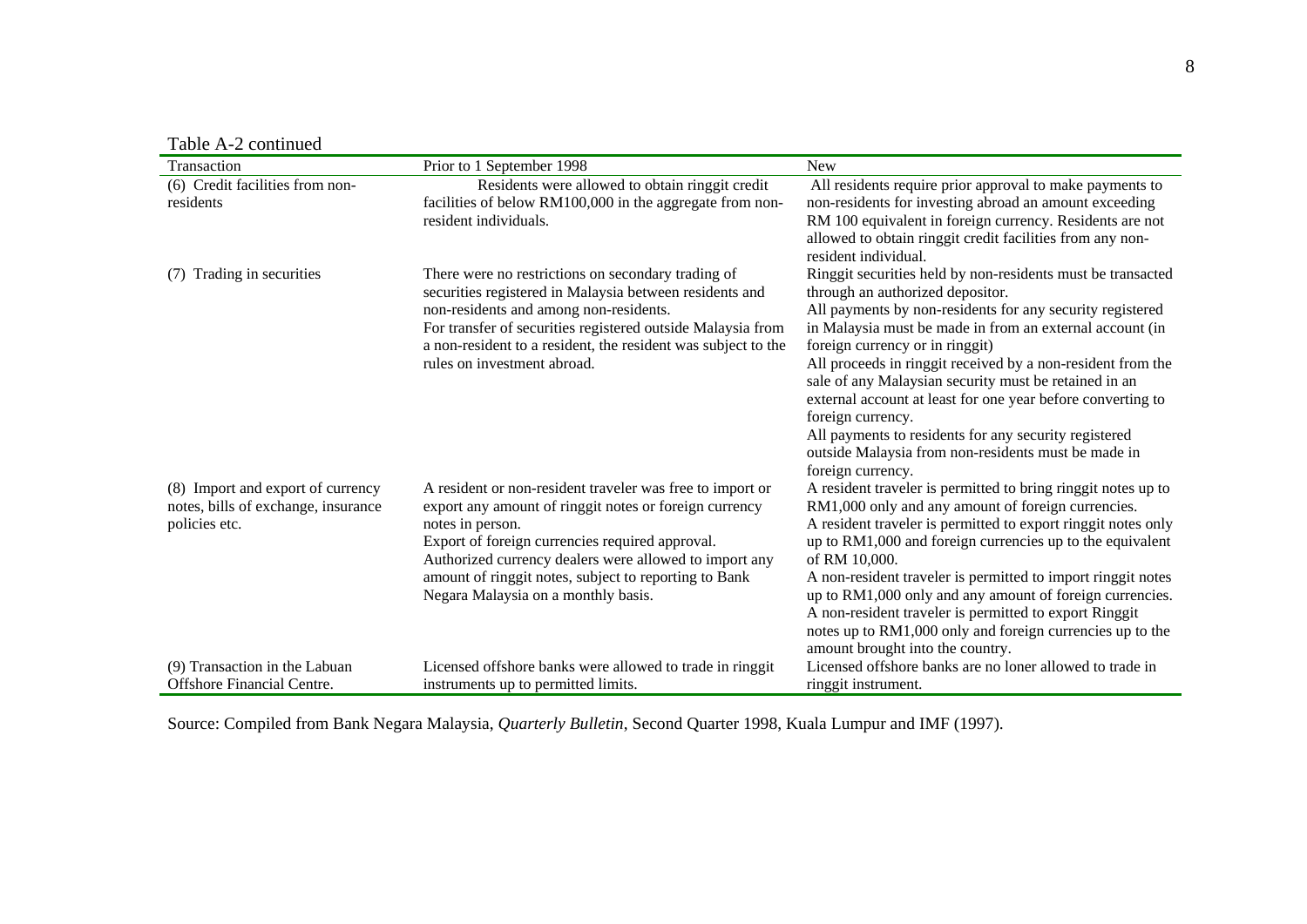**Table 1: Malaysia: Selected Economic Indicators, 1996-2006<sup>1</sup>**

|                                                                               | 1996         | 1997         | 1998         | 1999         | 2000         | 2001         | 2002         | 2003         | 2004         | 2005         | 2006         |
|-------------------------------------------------------------------------------|--------------|--------------|--------------|--------------|--------------|--------------|--------------|--------------|--------------|--------------|--------------|
| Growth of GDP (%)                                                             | 10           | 7.3          | $-7.4$       | 6.1          | 8.9          | 0.3          | 4.4          | 5.5          | 7.2          | 5.2          | 5.9          |
| Growth by final demand category <sup>2</sup> $(\%)$<br>Consumption (59.3)     | 4.9          | 4.9          | $-10.3$      | 6.7          | 10.5         | 5.4          | 5.8          | 7.7          | 9.5          | 8.3          | 7.2          |
| Private $(45.6)$                                                              | 6.9          | 4.3          | $-10.8$      | 3.1          | 13.0         | 2.4          | 4.4          | 6.6          | 10.5         | 9.2          | 7.0          |
| Public (13.7)                                                                 | 0.7          | 7.6          | $-7.8$       | 16.3         | 1.6          | 17.3         | 10.4         | 11.4         | 6.1          | 5.4          | 7.9          |
| Gross domestic fixed investment (46.8)                                        | 9.7          | 8.4          | $-44.9$      | $-5.9$       | 25.7         | $-2.8$       | 0.3          | 2.7          | 3.1          | 4.7          | 7.9          |
| Private $((34.2)$                                                             | 13.3         | 8.4          | $-57.8$      | $-18.5$      | 19.4         | 14.5         | 11.2         | 3.9          | $-11.0$      | 1.9          |              |
| Public (12.6)                                                                 | 1.1          | 8.6          | $-10$        | 11.7         | 32.6         | $-19.9$      | $-15.1$      | 0.4          | 30.2         | 8.5          |              |
| Growth by sector <sup>2</sup> $(\% )$ :                                       |              |              |              |              |              |              |              |              |              |              |              |
| Agriculture, forestry and fishing (9.8)                                       | 4.5          | 0.4          | $-4.5$       | 3.9          | 6.1          | $-0.6$       | 2.8          | 5.5          | 5.0          | 2.5          | 6.4          |
| Industry $(41.5)$                                                             | 11           | 10.5         | $-6.5$       | 5.4          | 13.3         | $-4.5$       | 4.1          | 7.5          | 7.9          | 3.9          | 5.3          |
| Mining and querying (7.7)                                                     | 2.9          | 1.9          | $-0.8$       | 1.3          | 0.3          | $-1.5$       | 4.3          | 5.8          | 3.9          | 0.8          | $-0.2$       |
| Manufacturing (29.1)                                                          | 18.2         | 10.1         | $-13.4$      | 13.5         | 18.3         | $-5.9$       | 4.3          | 8.6          | 9.8          | 5.1          | 7.0          |
| Construction (4.7)                                                            | 16.2         | 10.6         | $-23$        | $-5.6$       | 0.5          | 2.1          | 2.0          | 1.5          | $-1.5$       | $-1.6$       | $-0.5$       |
| Services (48.7)                                                               | 8.9          | 9.9          | $-0.7$       | 3.1          | 5.2          | 6.5          | 8.6          | 4.8          | 6.0          | 5.8          | $-6.8$       |
|                                                                               | 11.1         | 10.6         | $-7.2$       | 8.9          | 17.2         | $-12.7$      | 8.2          | 17.4         | 6.4          | 5.6          | 7.9          |
| Growth of manufacturing production $3$ (%)<br>Export oriented (weight: 0.52)  | 8.8          | 13.1         | $-7.7$       | 12.8         | 19.6         | $-17.0$      | 9.9          | 19.1         | 6.4          | 7.4          | 7.5          |
| Domestic oriented (weight: 0.48)                                              | 16.2         | 14.6         | $-13.4$      | 13.1         | 8.5          | 4.0          | 3.5          | 11.2         | 6.1          | $-0.8$       | 9.7          |
| MIER consumer sentiments index $(1988 = 100)$                                 | 128.4        | 121.9        | 82           | 103.7        | 120.8        | 98.6         | 108.8        | 110.1        | 113.3        | 112.3        | 103.2        |
| MIER business conditions Index $(1988 = 100)$                                 | 58           | 59.2         | 42.5         | 57.9         | 71.3         | 87.625       | 101.2        | 106          | 110.93       | 103.33       | 105          |
| MIER mafg. capacity utilization rate (%)                                      | 81.2         | 83.2         | 59.5         | 80.7         | 84.15        | 78.8         | 79.25        | 79.58        | 81.5         | 82.95        | 81.3         |
| Unemployment rate                                                             | 2.5          | 2.6          | 3.2          | 3.4          | 3.1          | 3.7          | 3.5          | 3.6          | 3.6          | 3.6          | 3.3          |
| Inflation rate $(\% )$ :                                                      |              |              |              |              |              |              |              |              |              |              |              |
| Consumer price                                                                | 3.5          | 2.7          | 5.3          | 2.8          | 1.2          | 1.2          | 1.6          | 1.2          | 2.2          | 3.3          | 3.1          |
| Producer price                                                                | 2.3          | 2.7          | 10.7         | $-3.5$       | $-3.6$       | $-4.5$       | 13.4         | 3.8          | 3.4          | 9.9          | 5.0          |
| Domestic goods                                                                | 2.8          | 2.5          | 11.2         | $-3.9$       | $-4.6$       | $-5.2$       | 16.6         | 4.3          | 3.5          | 11.8         | 4.9          |
| Imported goods                                                                | 0.1          | 2.8          | 9.2          | $-0.6$       | 1.1          | $-0.8$       | $-0.4$       | 1.2          | 2.4          | 0.8          | 4.7          |
| Fiscal performance (central government)<br>Government expenditure as % of GDP | 23           | 23.3         | 19.9         | 19.6         | 16.5         | 19.1         | 19.0         | 19.0         | 20.3         | 19.7         | 19.7         |
| Gross development expenditure as % of total                                   | 25.1         | 24           | 31.9         | 38.5         | 49.4         | 55.3         | 52.4         | 52.3         | 31.6         | 31.2         | 33.2         |
| expenditure                                                                   |              |              |              |              |              |              |              |              |              |              |              |
| Budget deficit (central government) as % of GDP                               | 0.7          | 2.4          | $-1.8$       | $-3.2$       | $-5.7$       | 5.5          | $-5.6$       | $-5.3$       | 4.3          | 3.8          | - 3.5        |
| Total public debt as % of GDP                                                 | 35.3         | 31.9         | 36.2         | 35.9         | 36.6         | 43.6         | 45.6         | 47.8         | 48.1         | 46.2         | 44.3         |
| Foreign as % of total public debt (%)                                         | 11.7         | 14.4         | 14.5         | 16.6         | 15.0         | 16.7         | 22.0         | 19.8         | 16.0         | 13.1         | 10.3         |
| Money and credit (end of period)<br>$M3$ growth $(\%)$                        | 21.2         | 18.5         | 2.8          | 8.2          | 5.1          | 2.9          | 6.9          | 9.7          | 12.3         | 8.4          | 13.0         |
| $M3/GDP$ (%)                                                                  | 129.9        | 138.7        | 141.7        | 145.0        | 133.5        | 141.1        | 139.3        | 140.0        | 137.9        | 135.9        | 139.2        |
| Average bank lending rate (%)                                                 | 10.1         | 10.6         | 12.3         | 8.5          | 7.7          | 7.1          | 6.5          | 6.3          | 6.1          | 6.0          | 6.5          |
| Bank credit to the private sector $(1990=100)^{5,6}$                          | 366          | 438          | 406          | 406          | 415          | 405          | 400          | 412          | 414          | 431          | 443          |
| Non-performing loan (NPLs) % $5.7$                                            | 3.7          | 4.1          | 13.6         | 11.0         | 9.7          | 11.5         | 10.2         | 8.9          | 7.5          | 5.8          | $4.8\,$      |
| Share market performance                                                      |              |              |              |              |              |              |              |              |              |              |              |
| KLSE Composite index $(1977 = 100)$                                           | 1,238        | 594          | 586.1        | 812.3        | 679.6        | 696.1        | 646.3        | 793.9        | 907.4        | 899.8        | 1096.2       |
| Market capitalization (Ringgit billion)<br>% of GDP                           | 807<br>318.1 | 376<br>133.4 | 375<br>132.4 | 553<br>183.9 | 616<br>179.5 | 428<br>127.9 | 504<br>139.1 | 551<br>135.9 | 684<br>151.9 | 703<br>141.9 | 753<br>137.9 |
| <b>External transactions</b>                                                  |              |              |              |              |              |              |              |              |              |              |              |